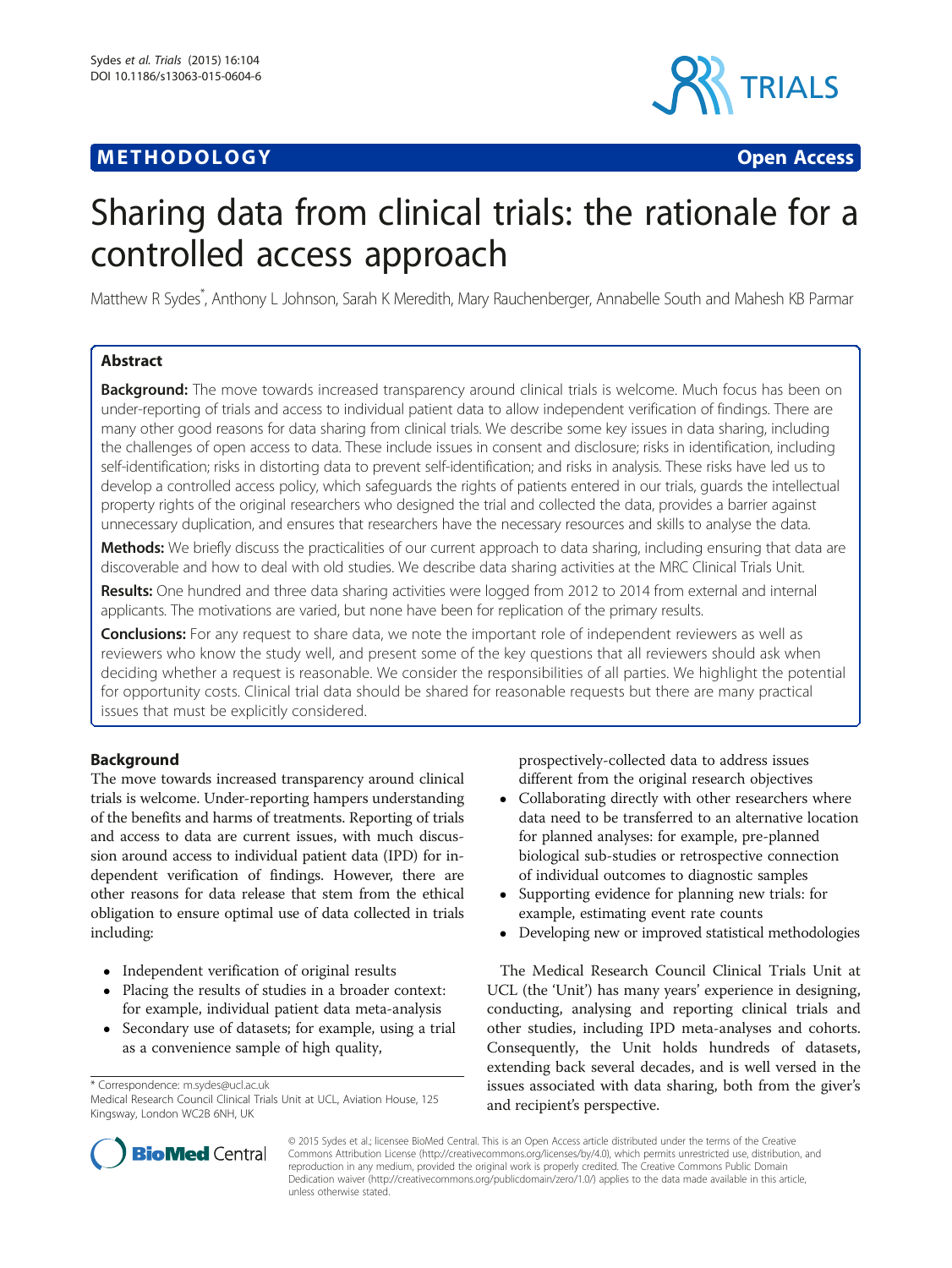Many organisations have recently published policy or guidance statements, or organised workshops on this issue, or submitted commentaries (Additional file [1](#page-4-0): Table S1) [[1-](#page-4-0)[21](#page-5-0)]. The most comprehensive statement is the Discussion Framework for Clinical Trial Data Sharing: Guiding Principles, Elements, and Activities from the Institute of Medicine's (IOM) Sharing Clinical Trial Data: Maximizing Benefits, Minimizing Risk [\[19](#page-5-0)] in the USA which followed a discussion process [[8\]](#page-4-0). The final version of the European Medicines Agency (EMA) policy on data release, which will have regulatory impact throughout Europe, has recently been released [[22\]](#page-5-0). The consultative engagement by the EMA with parties representing all relevant disciplines is noteworthy. The EMA has recognised that there are issues in sharing IPD and the published report focuses on access to Clinical Study Reports.

Our Unit fully supports the use of clinical study data for additional, ethical research with justified scientific objectives. However, we believe there are a number of problems with the completely open access approach advocated by some groups and journals. We describe these and other key issues we face in sharing data.

#### Issues in consent and disclosure

We are mindful that people who consent to enter clinical trials are voluntarily subjecting themselves to experimentation and donating their personal clinical data to a team of medical researchers. They volunteer on the understanding that these researchers will conduct the trial responsibly, without unnecessary or illegitimate identification of the individuals involved. They may also allow their data to be passed to regulators for use in decisions about drug licensing. The protection of their data is described to the patient in the consent procedures when entering a trial. None of our clinical trials have asked for consent to disclose IPD data on the Internet. There are exceptions where explicit consent cannot be given directly by the patient and instead consent has to be provided by a third party: for example, trials in children or in adults who lack capacity through, for example, dementia or who are unconscious. We are unaware of published policy statements that address the issues of data disclosure in trials requiring assent.

## Risks in identification and self-identification

Many trial participants, especially those with chronic or rare diseases, are likely to be able to identify themselves in open access datasets from combinations of variables such as: age; sex; location; dates of consent, randomisation and follow-up appointments; and health parameters. Ideally, study doctors would discuss with participants all clinical information collected, but in the routine setting of busy hospital clinics, there is limited time and a host of blood test results that measure specific potential toxicities may be reduced to a simple 'your blood tests were fine' response. Self-identification in open access datasets and discovery of these test results may lead to concern and anxiety without the study doctor available to provide context and interpretation. Furthermore, adverse events may be technically classified as 'serious' according to standard regulatory definitions, but not be clinically 'severe' or regarded as 'serious' from the participant's perspective. We regard disclosure of IPD outside the doctor-patient environment as potentially unethical and distressing, and possibly dangerous. Family and friends of a study participant or other inquisitive parties might also be able to identify them from open access data and learn sensitive, possibly stigmatising, information that the participant has chosen not to disclose.

#### Risks in anonymisation and data distortion

Some people advocate for complete anonymisation or de-identification of clinical trials data. This reflects discussions in the context of 'big data'. However, it is clear that current anonymisation methods are imperfect and that re-identification is possible [\[23\]](#page-5-0).

Some advocate that data for open access can be distorted to prevent identification but distortion of key variables can disable researchers' ability to replicate published results, thwarting a key aim of many advocates of broader data access. Distorting data does not completely de-couple it from patients in the trial. Participants could still use closest-match algorithms or even visually scan the dataset to identify the closest match to their own records. Some people might be distressed if fundamental characteristics like age and sex have been distorted and could even demand correction under data protection regulations. Distortion of continuous parameters may carry reported values across clinical thresholds which would normally trigger additional treatment: for example, blood pressure and antihypertensives or cholesterol and statins. This might cause concern to participants as to their management, or leave researchers reflecting inappropriately on the quality of the trial and its data. Therefore, distortion is not appropriate. Neither do we support attempts to distort data to anonymise or de-identify it, specifically to de-couple it from the original patients. We consider that such manipulation has not been addressed adequately in any of the published policy documents, and currently we do not regard it as feasible.

#### Risks in analysis and dissemination

Unrestricted access to data could result in data dredging and a plethora of analyses that were never intended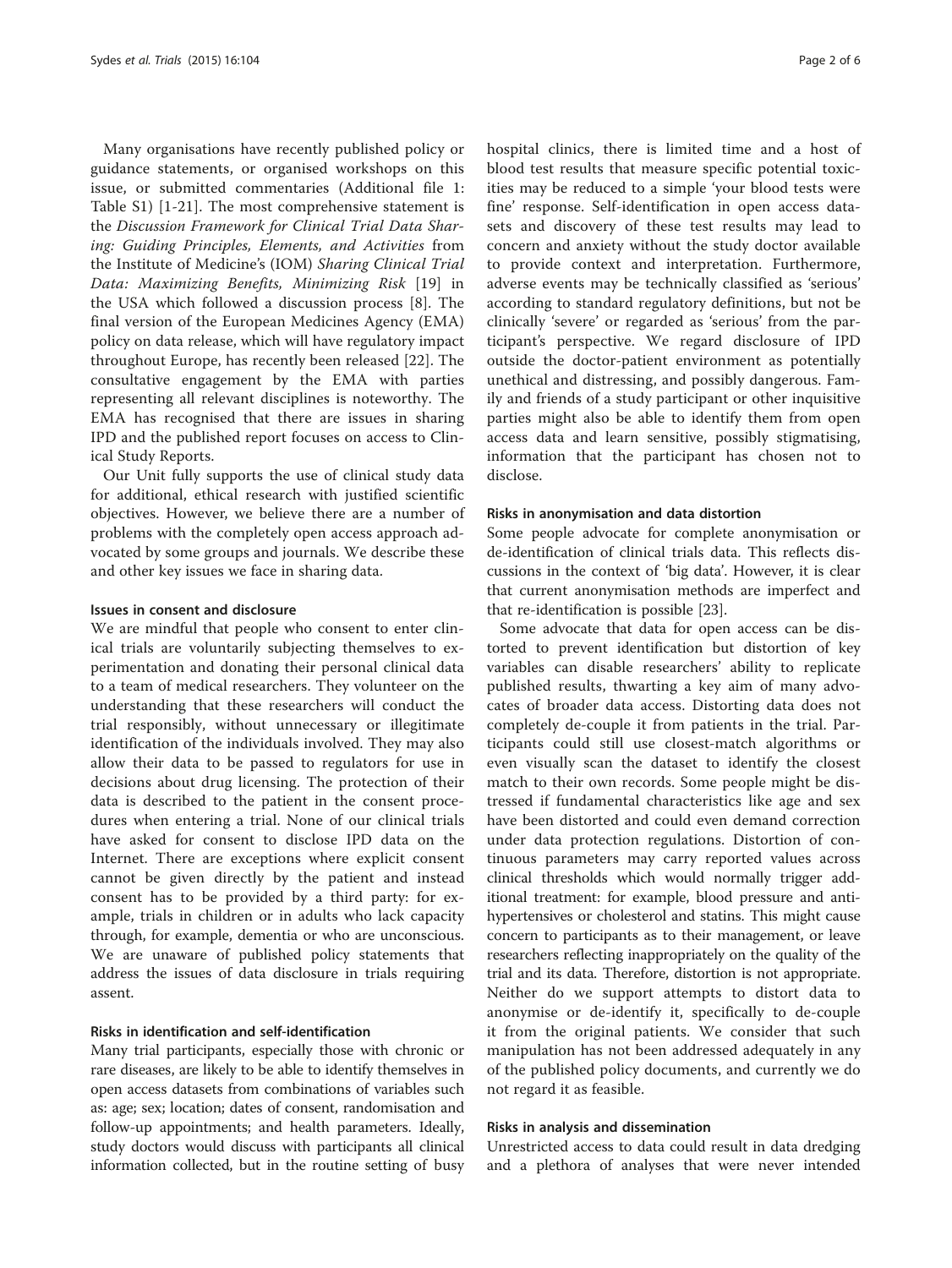without the development of a sensible statistical analysis strategy. First, data dredging is likely to provide some false positive findings and lead to over-interpretation. Second, we are also concerned that unrestricted access to data could result in re-analysis of trials after their initial publication resulting in public disagreements about interpretation. Together these may lead participants to worry about what they have exposed themselves to, and raise public concerns about clinical trials in general. Sponsors have a duty of care to provide an adequate explanation to patients when there is controversy over the results.

Trialists set a high bar on who is qualified to analyse clinical trial data and pre-specification of key analyses is a pre-requisite of clinical trials. This standard must be maintained for subsequent uses of the data. Only a controlled access approach can achieve this.

#### Opportunity costs

The time and effort required to prepare datasets for release should not be under-estimated. Receiving and processing applications, developing agreements and contracts, producing and transferring data, and responding to subsequent requests for clarification involves a broad range of functions across the Unit. In this resourcelimited environment, there will inevitably be opportunity costs: data sharing activities may conflict with other demands on staff time, such as other ongoing research. An open access approach demands that the burdensome process of making all data ready for sharing is undertaken for all trials, regardless of the likelihood of future use of the data and whether support to prepare datasets is available. Core support is necessary from funding bodies to allow for the preparation of datasets. Even the activities in processing and considering applications requires large amounts of time. In the absence of core support, trials units may require applicants to provide funding to cover the necessary staff time. This is important, especially for older studies where the original grant has ended.

#### Collaboration

A controlled access approach may bring opportunities for collaboration that an open access approach cannot. Trials unit representatives and other key trial team members should usually expect to be active collaborators in relevant projects built upon the trials work that they have undertaken, and not just passive providers of data.

### Methods

We reviewed data sharing activities from the trials and IPD meta-analyses at the MRC Clinical Trials Unit (CTU). For this purpose, we have defined a 'data sharing activity' as a request for IPD or summary data for one trial or metaanalysis beyond the original plans for that study, regardless of the outcome of the application for access to data. We have systematically logged activities since January 2012 and report to December 2014. Where possible, the motivation has been recorded. We use descriptive methods to summarize these activities.

## Results

We have logged 103 formal data sharing activities across 54 trials and IPD MAs in 2012, 2013 and 2014. A further 74 formal activities are logged on the system before this time, as are 4 informal activities for which formal applications are expected soon.

The release of data was approved in 80 of these 103 activities; 17 reviews are pending or ongoing, and 2 were abandoned by the applicants. Only four activities in this period were rejected. One request for data from three trials was rejected for scientific reasons and one was rejected because the trial data were not yet available. Seventy-one data sharing activities were led by external parties. Only four requests were for processed summary data, the majority being for IPD. Four activities in 2014 related to trials that recruited in the 1970s and 1980s, including one for which no data had ever previously been requested.

The most common motivation was methodology (41/ 103 activities), mostly internal to the unit. Other motivations were connecting trial data to biology samples (22), use in meta-analysis (13), other clinical projects (11) and other reasons (1). One activity was for re-analysis using alternative methods, relating to a tuberculosis (TB) trial that recruited in the 1970s. The motivation was not initially recorded on our data release forms and is unknown for 14 activities. None of the activities logged were to replicate the original analyses.

#### Discussion

#### MRC CTU at UCL approach

The approach we have developed to sharing data is in response to the considerations outlined above, in conjunction with our extensive experience of managing and sharing data from clinical trials and other studies across many specialties of medicine over a long time. We have chosen a controlled access approach whereby researchers make formal applications for data sharing. Key people, including the trial team and independent reviewers, review these. Our approach is based on a set of guiding principles that we believe should not be compromised:

- There must be a strong scientific argument or other legitimate rationale for the data to be used for the requested purpose
- No data can be released if this would compromise an ongoing trial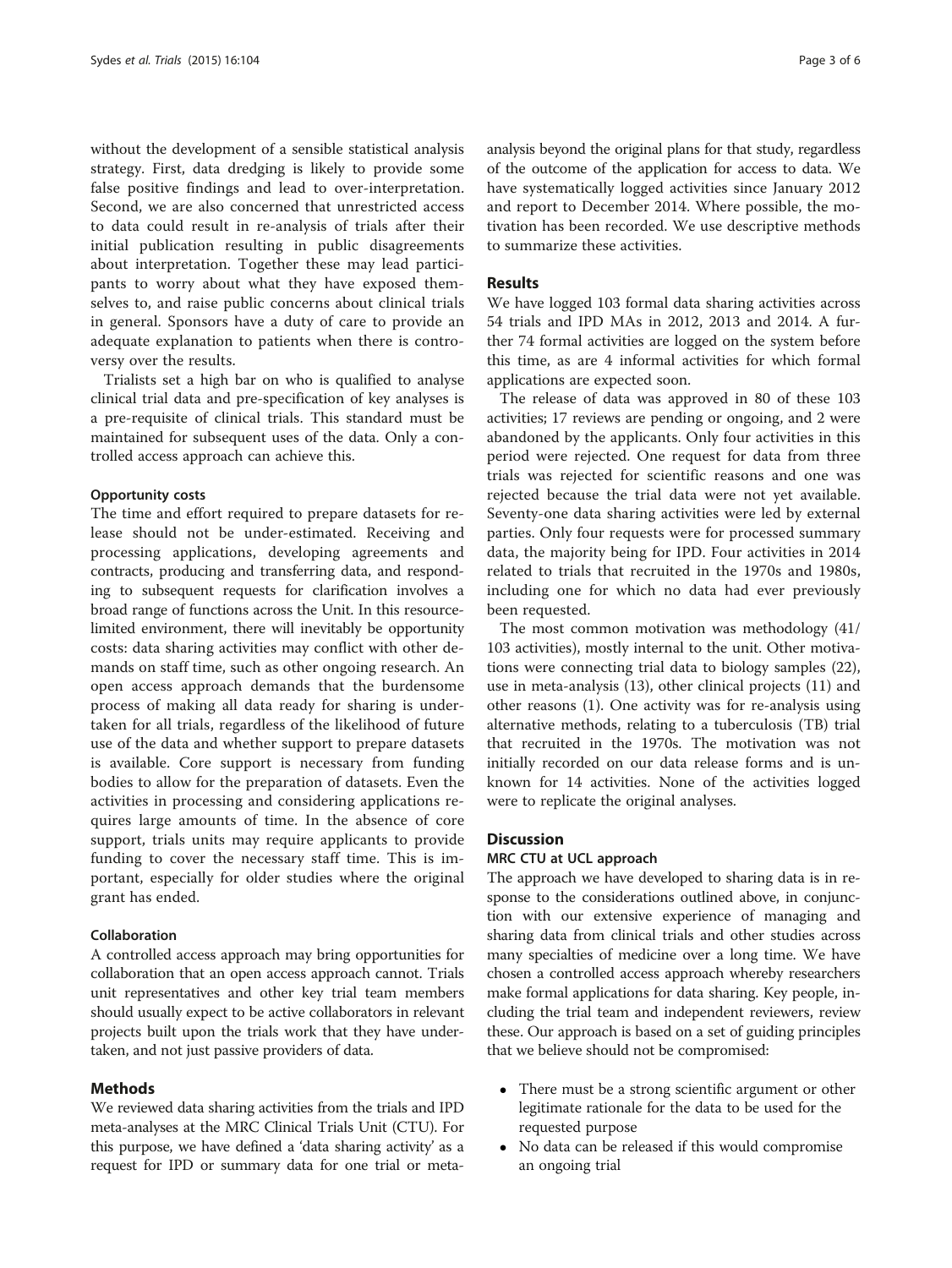- Investigators who have invested time and effort into developing a trial should have a period of exclusivity in which to pursue their aims, before key trial data are made available to other researchers
- The resources required to process requests should not be under-estimated, particularly those needed to prepare data for release. Adequate resources must be available and the scientific aims of the study must justify the use of such resources
- All data exchange must comply with Information Governance and Data Protection Policies in all countries relevant to the disclosure
- All Unit trials must be 'discoverable'; they are formally entered on recognised clinical trials registers, such as clinicaltrials.gov and controlled-trials.com, and listed on the Unit's website [\[24\]](#page-5-0). Eligibility criteria for each study and a list of information collected in it are available (sometimes only on request). This combination of information is intended to prevent researchers from submitting requests that cannot be met, such as data that were never collected or populations that were not studied. Timelines to indicate when data might be made available may also be posted, subject to any necessary updating

#### Processing data sharing applications

There are many necessary steps prior to any release of data. The Unit's assessment process is staged and iterative, includes independent review, and may be terminated at any point. Our process, which applies equally to external and internal applicants, is detailed in the Additional file [1](#page-4-0). Applicants are asked for information that allows reviewers to consider the: objectives; study design; qualifications and suitability; data required; samples required; ethical approval and consent requirements; planned outputs; authorship and publication policy; implications for the Unit; funding and resources needed and support available; and, timelines. A detailed protocol and statistical analysis plan are required along with other relevant documents: for example, grant applications, ethics approval.

Since applications for data sharing may be received long after a trial has closed and reported its primary results, the key study oversight committees should remain available for as long as feasible to consider them. Alternative procedures to provide late review should be decided before these key committees are disbanded. An approach the Unit has used is to ask the views of key ex-Trial Management Group (TMG) members, with independent review provided by another Trial Steering Committee (TSC) active in the same area of medicine. Tissue samples are a finite resource and careful discussion is required around access. Requests to access data from trials that have closed require specific approval from the Research Ethics Committee, and will consider issues in consent.

## The need for formal agreements

Successful external applications require a 'data sharing agreement', usually agreed at an institutional level. These agreements formalise key matters, including data transfer and storage, updates, publication, and the boundaries for further use, including, for example, that data can only be used for the specified purpose. Applicants must agree not to use the data to try to identify individual patients, unless this is a pre-specified purpose for record linkage: for example, to retrieve follow-up information on lost patients for an IPD meta-analysis. Our datasets may already include linked data from other sources: for example, National Health Service (NHS) Information Centre data on deaths. These are considered part of the dataset and can be included in data released by the Unit, subject to agreement and approval by the original source. Onward sharing, which is increasingly common around linked genetic samples, is restricted unless clearly specified and agreed (Additional file [1:](#page-4-0) Table S3).

#### Preparation and transfer

To facilitate future data sharing, wherever appropriate and possible, we use standardised terms and definitions, standard collection and scoring tools and internationally agreed outcome measures [\[25](#page-5-0)]. The Unit takes particular care in releasing identifiable or sensitive data. Indeed, our data sets do not typically contain direct identifiers, but, if collected to facilitate data linkage, they are usually held separately from the main dataset and would not usually be included in released datasets. Indirect identifiers are usually removed prior to disclosure; age or year-ofbirth may be used instead of date-of-birth, for example. Consideration is given to replacing ID numbers to break the link to our original dataset but de-identification through data distortion is not used.

Data may only be transferred by appropriately secure methods, after discussion with relevant experts in the Unit's Data Management Systems and Information Services Group. Recipients must agree to store the data securely, according to Information Governance and Data Protection regulations.

#### After data release

Recipients are asked to acknowledge receipt of data and to check immediately for problems. They must have appropriately qualified analysts, and may be asked to reproduce an already completed analysis to ensure the dataset is fully understood. A clear governance process is established to handle discrepancies between the original and replicated findings. Routes to discuss these findings and possible arbitration are established in the agreement if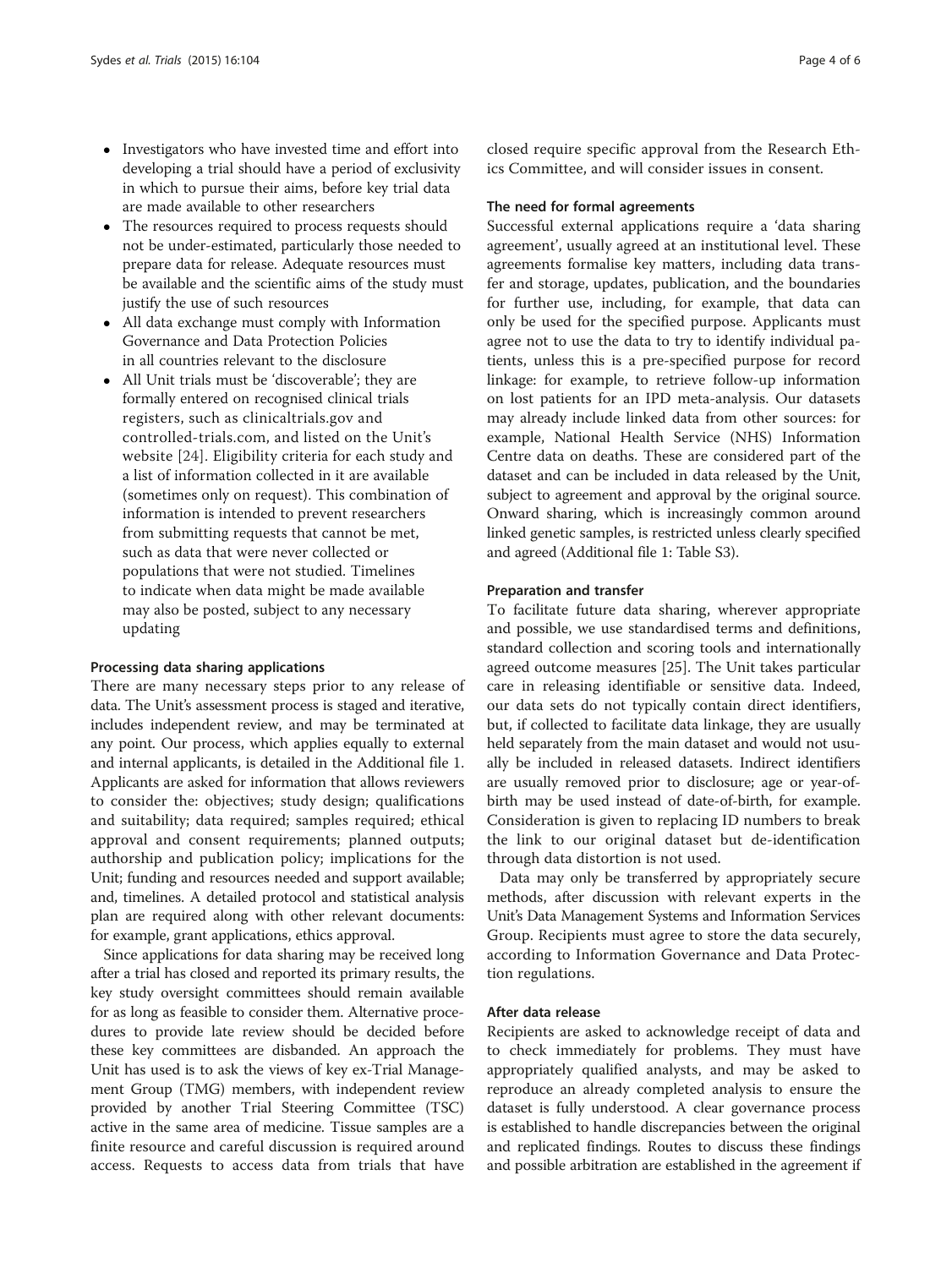<span id="page-4-0"></span>the purpose of data release is to investigate an alternative method of analysis that might lead to a different interpretation of a study's findings.

Recipients are expected to publish their research promptly, according to their pre-specified plans. The Unit requires regular updates on projects involving released data for review by the study's oversight committees. All parties are obliged to ensure that the data are used promptly.

## Other notable examples

GlaxoSmithKline (GSK) and partners have recently implemented the Clinical Study Data Request (CSDR) system [[26](#page-5-0)]. This is also a controlled access model, although quite distinct from our own. With CDSR, requests for access to data are considered by, but not scientifically reviewed by, an independent panel [\[27\]](#page-5-0). Data are uploaded for trials at a time of each company's choosing. After 1 year there were 1,200 studies available and 58 requests had been submitted [[27](#page-5-0)]. The motives for the requests were not reported, but these analyses would be performed without the engagement of the original research teams and without collaborative opportunity.

## Conclusions

While strongly supporting the imperative to share data, we believe that there are a number of issues that require further consideration before open access to clinical trial data is possible and have therefore chosen to adopt a controlled access approach, where a reasonable request has a specific and justifiable scientific merit. This helps to safeguard the rights of patients who enter our trials, protect the intellectual property rights of the researchers who designed the trial and collected the data, and provide a barrier against unnecessary duplication. It also ensures that researchers have the necessary resources and capability to manipulate and analyse the data in accordance with their stated aims as specified in a statistical analysis plan. Funders and journals should withhold mandates for completely open access until these considerations have been adequately addressed. The current need to control access should never stand in the way of reasonable requests for data sharing.

## Additional file

[Additional file 1:](http://www.trialsjournal.com/content/supplementary/s13063-015-0604-6-s1.docx) The additional file summarises the approach used for data sharing activities at MRC CTU, including some of the questions that reviews should consider. It also considers some of the issues that researchers who have received data face when receiving requests to share the data further. The file also includes a list of organisations that have published interim or final policy or guidance statements or organized workshops.

#### Abbreviations

ABPI: Association of the British Pharmaceutical Industry; BMJ: British Medical Journal; CSDR: Clinical Study Data Request; CTU: Clinical Trials Unit; DIA: Drugs

Investigation Agency; EFPIA: European Federation of Pharmaceutical Industries and Associations; EMA: European Medicines Agency; FDA: Federal Drugs Agency; GSK: GlaxoSmithKline; IDMC: Independent Data Monitoring Committee; IOM: Institute of Medicine; IPD: individual patient data; MRC: Medical Research Council; NCRI: National Cancer Research Institute; NHS: National Health Service; PhRMA: Pharmaceutical Research and Manufacturers of America; PLoS: Public Library of Science; PSI: statisticians in the pharmaceutical industry; RCGP: Royal College of General Practitioners; SOP: standard operating procedure; TB: tuberculosis; TMG: Trial Management Group; TSC: Trial Steering Committee; UCL: University College London; UK: United Kingdom; USA: United States of America.

#### Competing interests

The authors declare that they have no competing interests.

#### Authors' contributions

MS and MP conceived the manuscript. MS and TJ drafted critical sections of the manuscript. MS, TJ, SM, MR, AS and MP commented on, edited and approved the final version of the manuscript.

#### Acknowledgements

All authors are funded by UK the Medical Research Council.

#### Received: 12 November 2014 Accepted: 12 February 2015 Published online: 23 March 2015

#### References

- 1. Academy of Medical Sciences. Clinical trials data sharing: science, privacy and ethics 2013. [http://www.acmedsci.ac.uk/viewFile/535a3c3962a46.pdf.](http://www.acmedsci.ac.uk/viewFile/535a3c3962a46.pdf) Accessed 14 July 2014.
- 2. Association of the British Pharmaceutical Industry (ABPI). Clinical trial transparency: technical standards for data sharing for old, current and future clinical trials. 2014. [http://www.abpi.org.uk/our-work/library/industry/Pages/](http://www.abpi.org.uk/our-work/library/industry/Pages/Workshop-2-Clinical-Trial-Transparency-Technical-standards-for-data-sharing-for-old,-current-and-future-clinical-trials.aspx) [Workshop-2-Clinical-Trial-Transparency-Technical-standards-for-data-sharing](http://www.abpi.org.uk/our-work/library/industry/Pages/Workshop-2-Clinical-Trial-Transparency-Technical-standards-for-data-sharing-for-old,-current-and-future-clinical-trials.aspx)[for-old,-current-and-future-clinical-trials.aspx](http://www.abpi.org.uk/our-work/library/industry/Pages/Workshop-2-Clinical-Trial-Transparency-Technical-standards-for-data-sharing-for-old,-current-and-future-clinical-trials.aspx).
- 3. Godlee F, Groves T. The new BMJ policy on sharing data from drug and device trials. BMJ. 2012;345:e7888.
- 4. Cancer Research UK. Cancer research UK policy on data sharing and preservation. 2009. [http://www.cancerresearchuk.org/funding-for](http://www.cancerresearchuk.org/funding-for-researchers/applying-for-funding/policies-that-affect-your-grant/submission-of-a-data-sharing-and-preservation-strategy/data-sharing-guidelines)[researchers/applying-for-funding/policies-that-affect-your-grant/submission](http://www.cancerresearchuk.org/funding-for-researchers/applying-for-funding/policies-that-affect-your-grant/submission-of-a-data-sharing-and-preservation-strategy/data-sharing-guidelines)[of-a-data-sharing-and-preservation-strategy/data-sharing-guidelines](http://www.cancerresearchuk.org/funding-for-researchers/applying-for-funding/policies-that-affect-your-grant/submission-of-a-data-sharing-and-preservation-strategy/data-sharing-guidelines). Accessed 14 July 2014.
- 5. European Medicines Agency. Publication and access to clinical-trial data. 2013. [http://www.ema.europa.eu/docs/en\\_GB/document\\_library/Other/](http://www.ema.europa.eu/docs/en_GB/document_library/Other/2013/06/WC500144730.pdf) [2013/06/WC500144730.pdf](http://www.ema.europa.eu/docs/en_GB/document_library/Other/2013/06/WC500144730.pdf) Accessed 14 July 2014.
- 6. European Federation of Pharmaceutical Industries and Associations (EFPIA), Pharmaceutical Research and Manufacturers of America (PhRMA). Principles for responsible clinical trial data sharing: our commitment to patients and researchers. 2013. [http://transparency.efpia.eu/uploads/Modules/](http://transparency.efpia.eu/uploads/Modules/Documents/data-sharing-prin-final.pdf) [Documents/data-sharing-prin-final.pdf](http://transparency.efpia.eu/uploads/Modules/Documents/data-sharing-prin-final.pdf).
- 7. Food and Drug Administration. Availability of masked and de-identified non-summary safety and efficacy data; request for comments. 2013. [https://www.federalregister.gov/articles/2013/06/04/2013-13083/availability](https://www.federalregister.gov/articles/2013/06/04/2013-13083/availability-of-masked-and-de-identified-non-summary-safety-and-efficacy-data-request-for-comments#page-33421)[of-masked-and-de-identified-non-summary-safety-and-efficacy-data-request](https://www.federalregister.gov/articles/2013/06/04/2013-13083/availability-of-masked-and-de-identified-non-summary-safety-and-efficacy-data-request-for-comments#page-33421)[for-comments#page-33421.](https://www.federalregister.gov/articles/2013/06/04/2013-13083/availability-of-masked-and-de-identified-non-summary-safety-and-efficacy-data-request-for-comments#page-33421) Accessed 14 July 2014.
- 8. Institute of Medicine. Discussion framework for clinical trial data sharing: guiding principles, elements, and activities. London: The National Academies Press; 2014.
- 9. Medical Research Council. MRC policy and guidance on sharing of research data from population and patient studies 2012. [http://www.mrc.ac.uk/news](http://www.mrc.ac.uk/news-events/publications/mrc-policy-and-guidance-on-sharing-of-research-data-from-population-and-patient-studies/)[events/publications/mrc-policy-and-guidance-on-sharing-of-research-data](http://www.mrc.ac.uk/news-events/publications/mrc-policy-and-guidance-on-sharing-of-research-data-from-population-and-patient-studies/)[from-population-and-patient-studies/.](http://www.mrc.ac.uk/news-events/publications/mrc-policy-and-guidance-on-sharing-of-research-data-from-population-and-patient-studies/) Accessed 14 July 2014.
- 10. National Cancer Research Institute (NCRI). NCRI data sharing policy. 2006. [http://www.casimir.org.uk/storyfiles/64.0.data\\_sharing\\_policyapr2006.pdf.](http://www.casimir.org.uk/storyfiles/64.0.data_sharing_policyapr2006.pdf)
- 11. Public Library Of Science (PLOS). PLOS editorial and publishing policies: 7. Sharing of data, materials, and software. 2014. [http://www.plosone.org/](http://www.plosone.org/static/policies#sharing) [static/policies#sharing](http://www.plosone.org/static/policies#sharing).Accessed 16 July 2014.
- 12. Hughes S, Wells K, McSorley P, Freeman A. Preparing individual patient data from clinical trials for sharing: the GlaxoSmithKline approach. Pharm Stat. 2014;13(3):179–83.